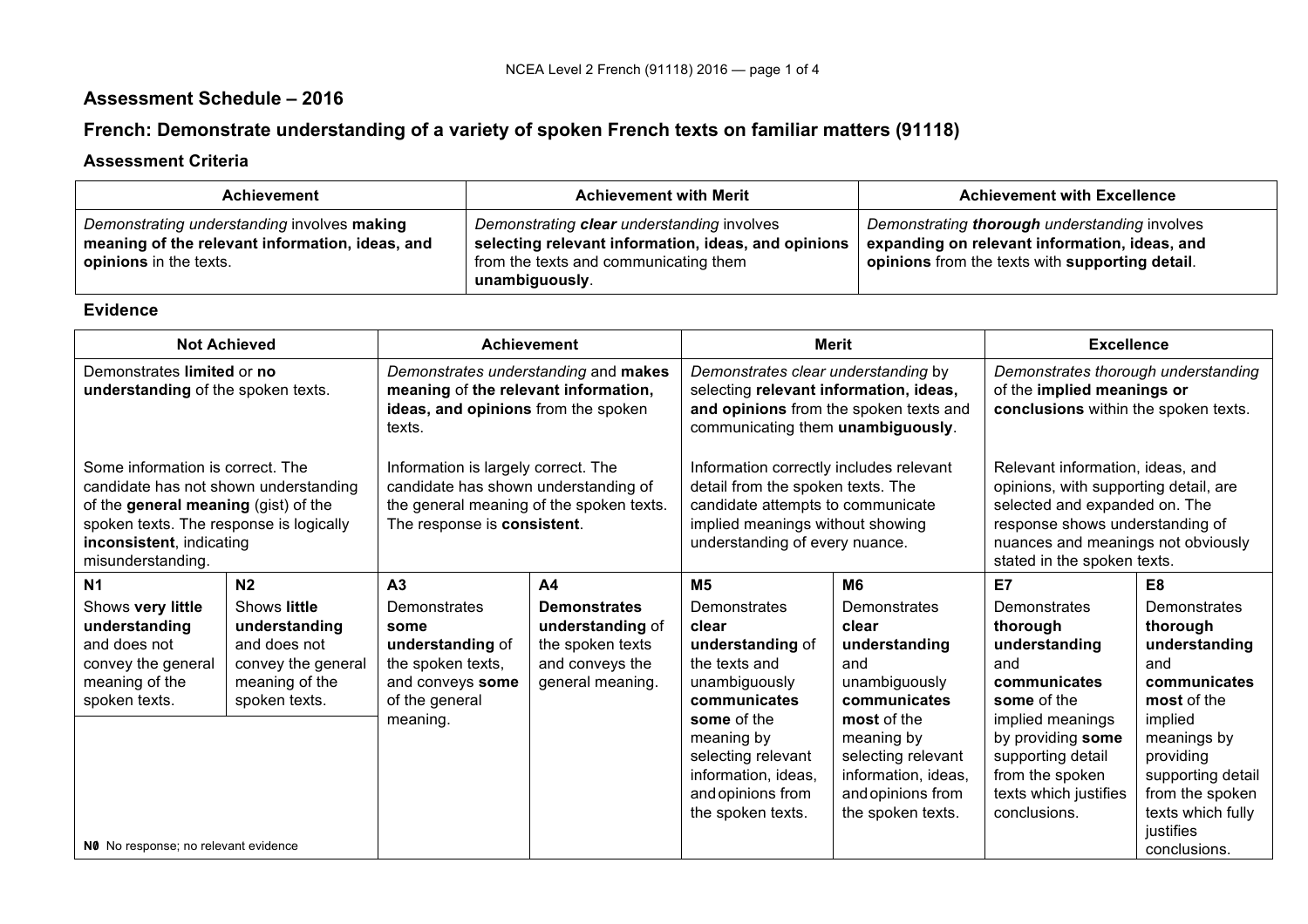| <b>Question ONE</b>                                                                               | <b>Achievement</b>                                                                                                 | <b>Achievement with Merit</b>                                                                                                                                                                                                  | <b>Achievement with Excellence</b>                                                                                                |
|---------------------------------------------------------------------------------------------------|--------------------------------------------------------------------------------------------------------------------|--------------------------------------------------------------------------------------------------------------------------------------------------------------------------------------------------------------------------------|-----------------------------------------------------------------------------------------------------------------------------------|
| (a) Possible evidence showing<br>understanding of Amira's life before the<br>conflict.            | • Amira and sisters went to school.<br>• Mother didn't work, but looked after<br>the children.                     |                                                                                                                                                                                                                                |                                                                                                                                   |
| (b) Possible evidence showing<br>understanding of how Amira's life<br>changed after the conflict. | • Bombings several times per week.<br>• Didn't go to school.                                                       | • Could no longer go to school.<br>• Dad was scared for life of his family OR<br>Dad wanted to protect family/keep them<br>safe.<br>• Missing Syria (if not stated elsewhere).<br>• Knew a Frenchman who helped them<br>leave. | • Neighbour's house was bombed,<br>and friend was killed.                                                                         |
| (c) Possible evidence showing<br>understanding of problems Amira's<br>parents have encountered.   | • Dad cannot find work.                                                                                            |                                                                                                                                                                                                                                | • Difficult to find a job if you do not<br>speak the same language.<br>• Mum misses her old life, with friends<br>and more money. |
| (d) Possible evidence showing<br>understanding of life today and plans for<br>the future.         | • Security/tranquillity.<br>• Has made friends.<br>$\bullet$ Has learnt French.<br>• Plans to study at university. | • Speaks French better than her parents<br>do.<br>• No longer scared.                                                                                                                                                          | • Wants to return to Syria to see her<br>family, who unfortunately have not<br>been able to leave.                                |

*Possible evidence is not limited to these examples. Answers are judged holistically, not solely on the basis of evidence included in the schedule.*

*Assessment judgements are based on the level of understanding shown rather than knowledge of individual lexical items.*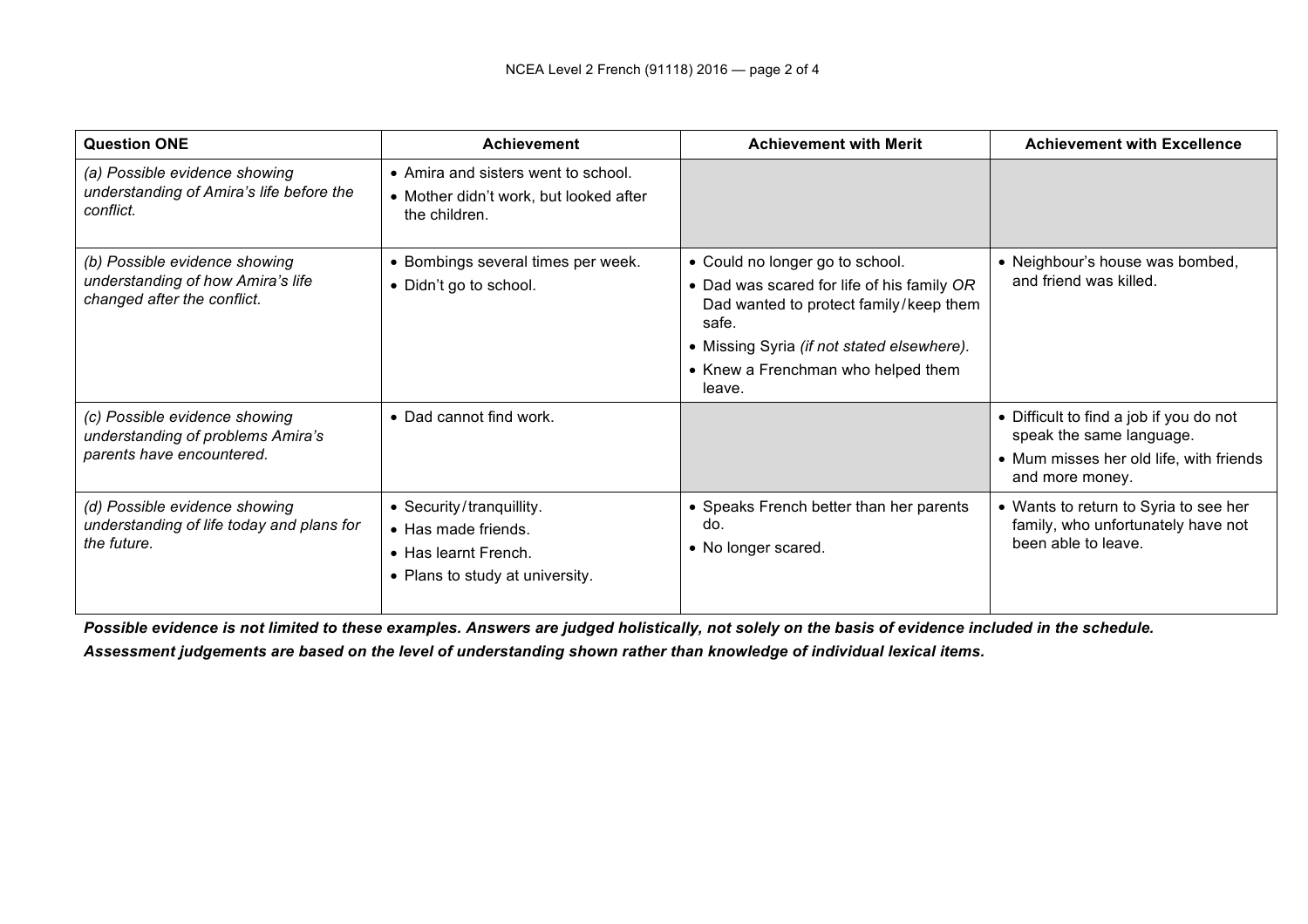| <b>Question TWO</b>                                                                  | <b>Achievement</b>                                                                                                                                              | <b>Achievement with Merit</b>                                                                                                                    | <b>Achievement with Excellence</b>                                                                                                     |
|--------------------------------------------------------------------------------------|-----------------------------------------------------------------------------------------------------------------------------------------------------------------|--------------------------------------------------------------------------------------------------------------------------------------------------|----------------------------------------------------------------------------------------------------------------------------------------|
| (a) Possible evidence of signs Justin<br>Trudeau might one day be Prime<br>Minister. | • Born into a political family OR his<br>father was also Prime Minister.                                                                                        | • Nixon proposed a toast to him/gave a<br>speech at a formal dinner in 1972.                                                                     |                                                                                                                                        |
| (b) Possible evidence showing<br>understanding of his life before.                   | • Grew up in famous family.<br>• Studied education.<br>• Married best friend.<br>• Fell in love at university.<br>• Has 3 children OR has 2 boys and a<br>girl. | • Travelled world with friends before<br>becoming/and then became maths and<br>French teacher in high school<br>• Always dreamed of being a dad. |                                                                                                                                        |
| (c) Possible evidence showing<br>understanding of his goals.                         | • Tattoo of planet Earth on shoulder.<br>• Protect environment.<br>$\bullet$ Equality.                                                                          |                                                                                                                                                  | • Equality – equal number of men and<br>women will work with him.<br>• Protection of environment, which will<br>please most Canadians. |
| (d) Possible evidence showing<br>understanding of his strong points.                 | • Handsome image.                                                                                                                                               | $\bullet$ Warm.<br>• Welcoming.<br>• Speaks with emotion.<br>• Speaks French fluently/well.                                                      | • Speaking French is important to<br>(re) unite the country.<br>• Canada is proud of its French<br>history.                            |

*Possible evidence is not limited to these examples. Answers are judged holistically, not solely on the basis of evidence included in the schedule.*

*Assessment judgements are based on the level of understanding shown rather than knowledge of individual lexical items.*